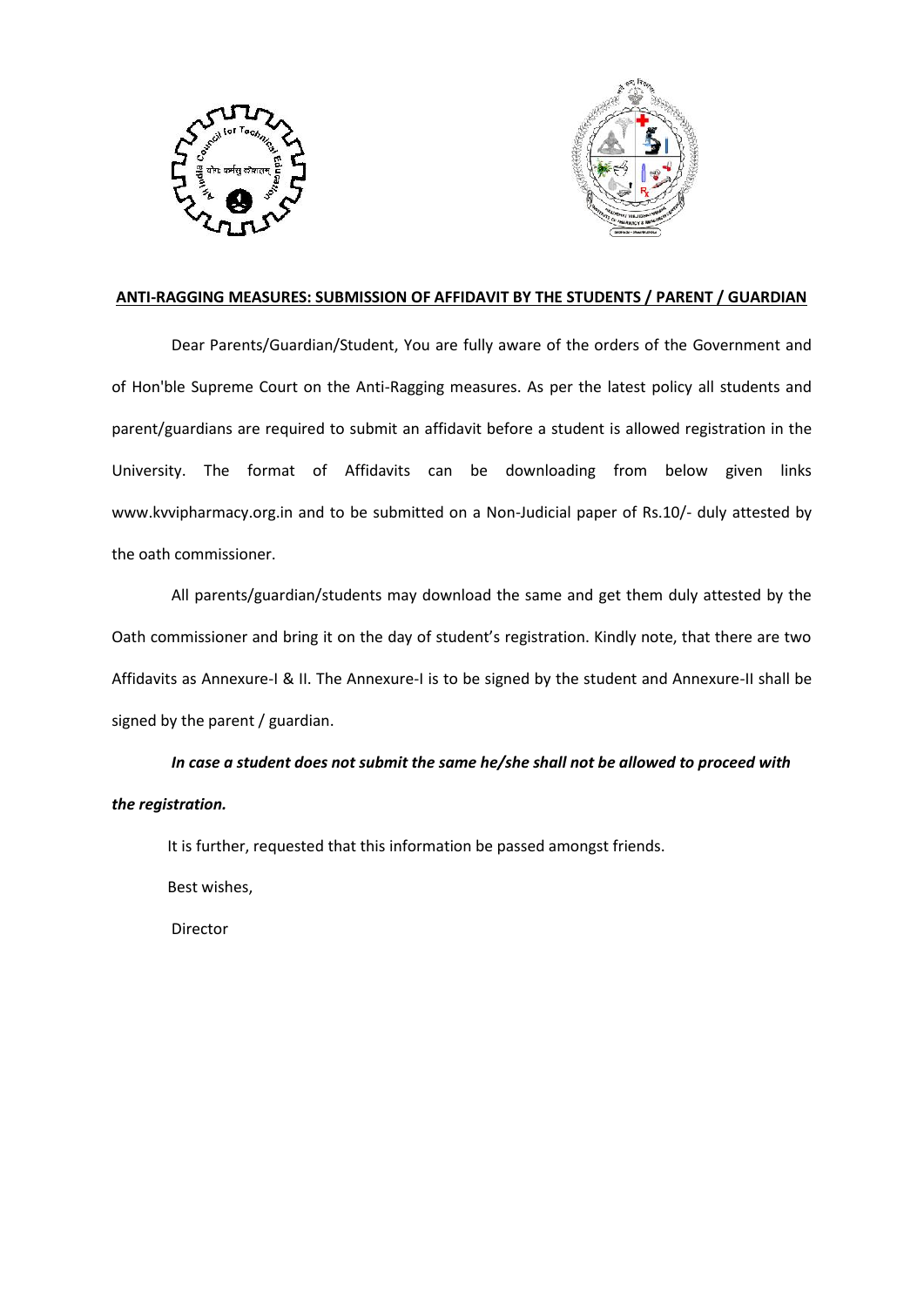#### ANNEXURE-I

## AFFIDAVITBY THE STUDENT

\_\_\_\_\_\_\_\_\_\_\_\_\_\_\_\_\_\_\_\_\_\_\_\_\_\_\_\_\_\_\_\_(full name of parents), having been admitted to **K.V.VIRANI INSTITUTE**

|  |  |                                                            |  |  |  | full name of student with |             |  |
|--|--|------------------------------------------------------------|--|--|--|---------------------------|-------------|--|
|  |  | university roll number /registration/enrolment number) s/o |  |  |  | d/o                       | Mr./Mrs./Ms |  |

**OF PHARMACY AND RESEARCH CENRE, BADHADA- SAVARKUNDLA (AMRELI)** (name of the institution) have received a copy of the AICTE regulations on Curbing the menace of Ragging in Higher Educational Institutions, 2009, (hereinafter called the "Regulations") carefully read and fully understood the provisions contained in the said Regulations.

2) I have, in particular, perused clause 3 of the Regulations and am aware as to what constitutes ragging.

3) I have also, in particular, perused clause 7 and clause 9.1 of the Regulation and am fully aware of the penal and administrative action that is liable to be taken against me in case I am found guilty of or abetting ragging, actively or passively, or being part of a conspiracy to promote ragging.

4) I hereby solemnly aver and undertake that

a) I will not indulge in any behavior or act that may be constituted as ragging under clause 3 of the Regulations. b) I will not participate in or abet or propagate through any act of commission or omission that may be constituted as ragging under clause 3 of the Regulations.

5) I hereby affirm that, if found guilty of ragging, I am liable for punishment according to clause 9.1 of the Regulations, without prejudice to any other criminal action that may be taken against me under any penal law or any law for the time being in force.

6) I hereby declare that I have not been expelled or debarred from admission in any institution in the country on account of being found guilty of, abetting or being part of a conspiracy to promote, ragging; and further affirm that, in case the declaration is found to be untrue, I am aware that my admission is liable to be cancelled.

Declared this \_ \_\_\_\_\_\_\_\_ day of \_\_\_\_\_month of \_\_\_ \_\_\_\_\_\_ year

Signature of Student

Name

### VERIFICATION

Verified that the contents of this affidavit are true to the best of my knowledge and no part of the affidavit is false and nothing has been concealed or misstated therein.

Verified at \_\_\_ (place) on this the \_\_\_\_\_\_\_\_\_ (day) of (month) \_\_\_\_\_\_ (year)

Signature of Student

Solemnly affirmed and signed in my presence on this the \_\_\_\_\_ (day) of (month) \_\_\_\_ (year) after reading the contents of this affidavit.

OATH COMMISSIONER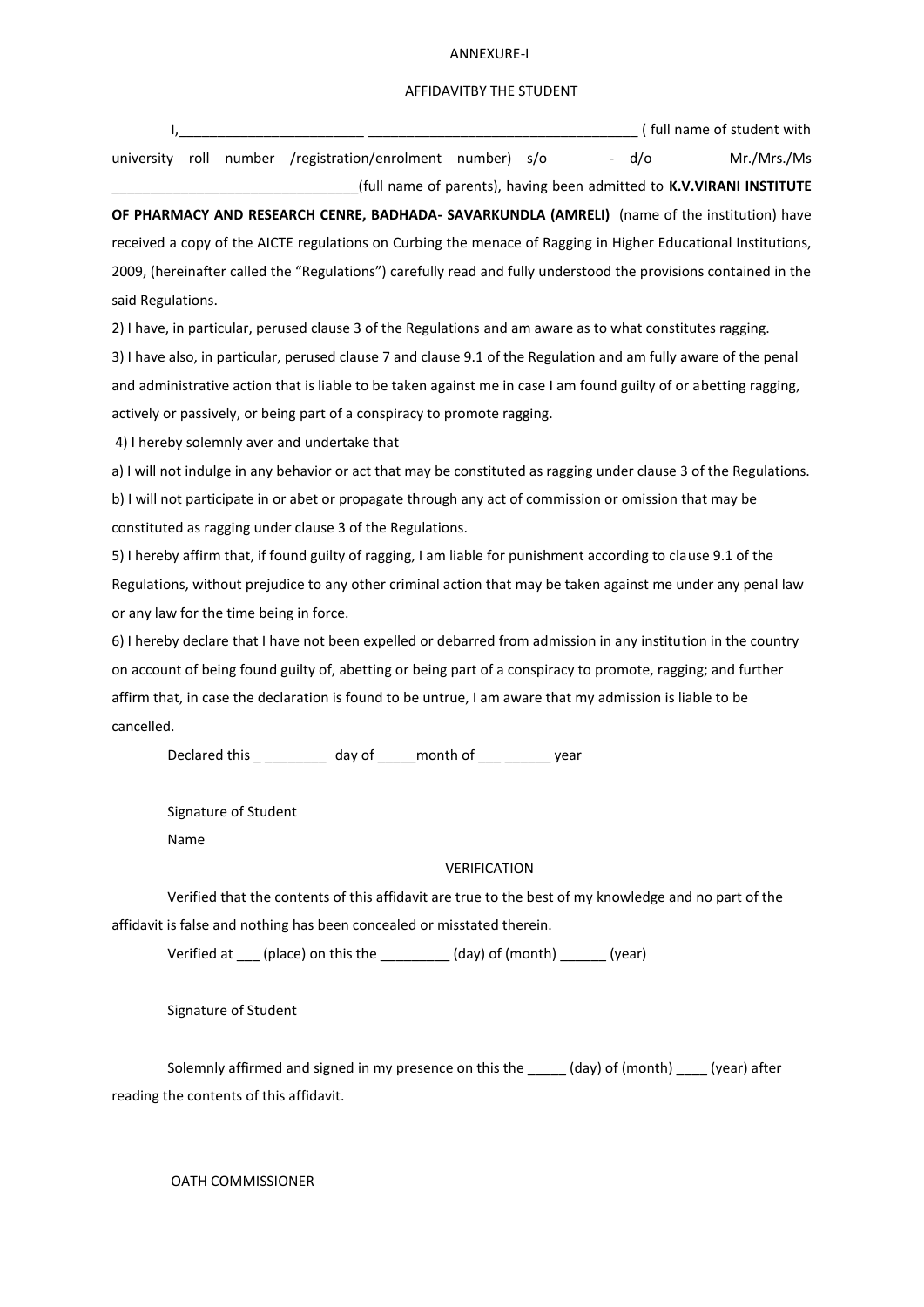#### ANNEXURE II

## AFFIDAVIT BY PARENT/GUARDIAN

I, Mr./Mrs./Ms. \_ \_ \_ \_ \_ \_ \_ \_ \_ \_ \_ \_ \_ \_ \_ \_ (full name of parent/guardian) father/mother/guardian of \_\_\_\_\_\_\_\_\_\_\_\_\_\_\_\_\_\_\_\_\_ \_\_\_ \_\_\_ (full name of student with university roll number /registration/enrolment number), having been admitted **K.V.VIRANI INSTITUTE OF PHARMACY AND RESEARCH CENRE, BADHADA- SAVARKUNDLA (AMRELI)** (name of the institution) have received a copy of the AICTE regulations on Curbing the menace of Ragging in Higher Educational Institutions, 2009, (hereinafter called the "Regulations") carefully read and fully understood the provisions contained in the said Regulations. 2) I have, in particular, perused clause 3 of the Regulations and am aware as to what constitutes ragging.

3) I have also, in particular, perused clause 7 and clause 9.1 of the Regulations and am fully aware of the penal and administrative action that is liable to be taken against my ward in case he/she is found guilty or abetting ragging, actively or passively, or being part of a conspiracy to promote ragging.

4) I hereby solemnly aver and undertake that a) My ward will not indulge in any behavior or act that may be constituted as ragging under clause 3 of the Regulations. b) My ward will not participate in or abet or propagate through any act of commission or omission that may be constituted as ragging under clause 3 of the Regulations.

5) I hereby affirm that, if found guilty of ragging, my word is liable for punishment according to clause 9.1 of the Regulations, without prejudice to any other criminal action that may be taken against my ward under any penal law or any law for the time being in force.

6) I hereby declare that my word has not been expelled or debarred from admission in any institution in the country on account of being found guilty of, abetting or being part of a conspiracy to promote, ragging; and further affirm that, in case the declaration is found to be untrue, I am aware that my admission my word is liable to be cancelled.

Declared this \_\_\_\_\_\_\_\_\_\_\_day of \_\_\_\_\_month of \_\_\_ \_\_\_\_\_\_\_ year Signature of Parent/Guardian

Name:

Address:

Telephone/Mobile No:

# **VERIFICATION**

Verified that the contents of this affidavit are true to the best of my knowledge and no part of the affidavit is false and nothing has been concealed or misstated therein.

Verified at (place) on this the (day) of (month) (year)

Signature of Parent/Guardian

Solemnly affirmed and signed in my presence on this the \_\_\_\_\_ (day) of (month) (year) after reading the contents of this affidavit.

OATH COMMISSIONER